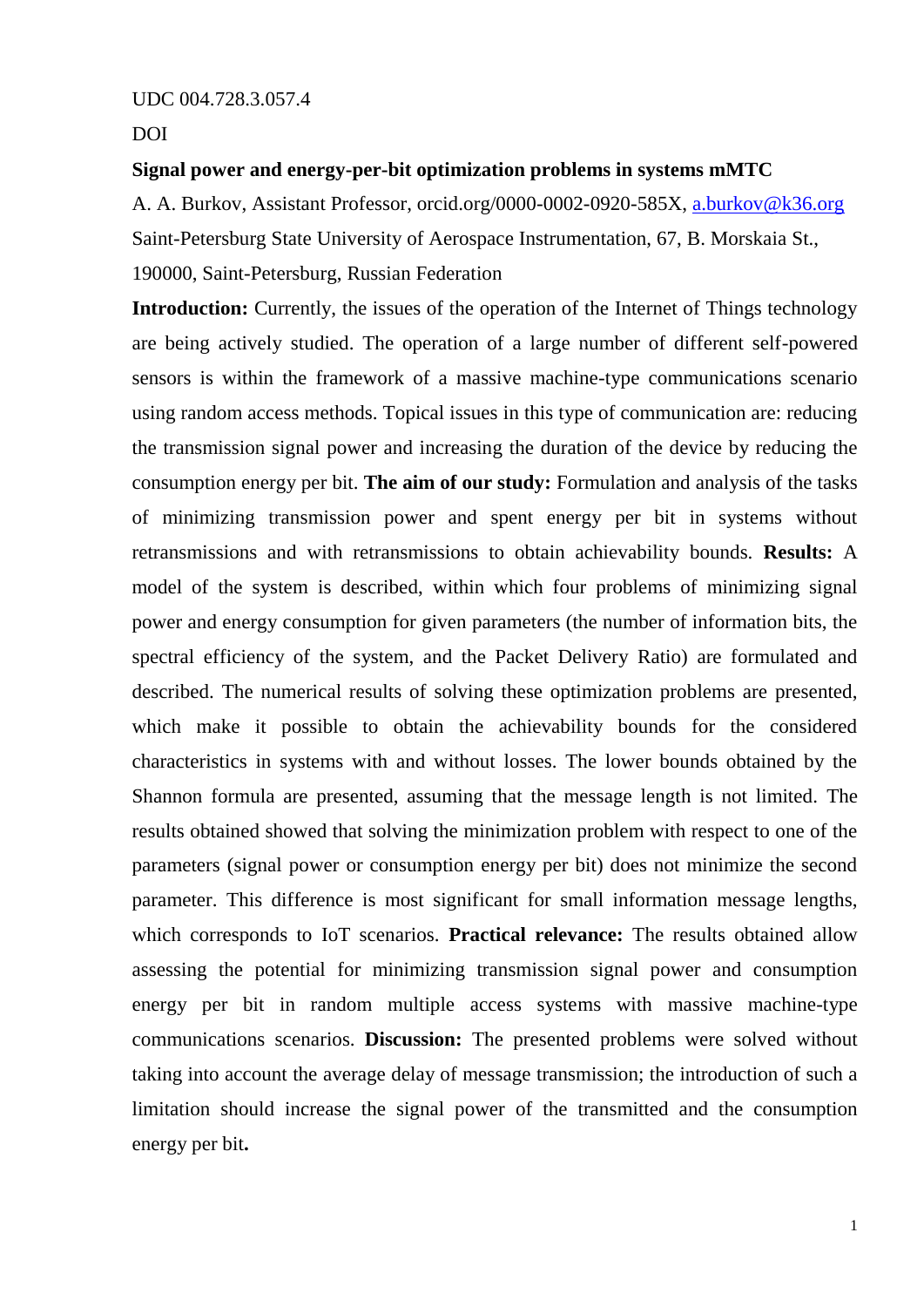*Keywords:* random multiple access, spectral efficiency, signal-to-noise ratio, energy per bit, mMTC, IoT, minimization problem

#### **Introduction**

In the framework of the currently unfolding 5G communication standard, as well as the development of the next generation 6G, scenarios of the Internet of Things (IoT) are considered [1] [2]. Soon, the number of IoT devices will be on the order of one million per square kilometer, and each of the devices will periodically transmit a small amount of data [3] [4] [5]. Due to the large volume of devices, it is not possible to use scheduling methods to access the channel share. Therefore, within the framework of IoT systems, the use of random access methods is assumed [6] [7][8][9]. With regard to the requirements put forward with the systems (transmission rate, delay, etc.), the following types of IoT are distinguished: massive IoT, critical IoT, broadband IoT and industrial IoT [10]. Massive IoT operates in a massive machine-type communications (mMTC) scenario and describes data acquisition systems with a large number of low-power end devices (such as sensors) that periodically transmit a small amount of data. Examples of the mass Internet of Things are temperature, pressure, light sensors, and meters in smart home technology. The amount of data transferred is small, but the number of IoT devices is very large [11]. The main requirements for this scenario are a large number of devices, stability, low power consumption, delivery of messages with given reliability, as well as a limitation on average delay [12].

The work considers the following scenario. There are a large number of stand-alone user devices and one base station. The level of attenuation in the channel between the base station and all user devices is the same. User devices can transmit data to the base station and receive service messages from the base station. All user devices, at random moments in time, have a small piece of data of the same information length, which the device must transmit to the base station. The total input arrival rate of messages in the system is set. There are two options for this scenario.

*In the first variant*, the system does not provide for the presence of a feedback communication channel. In this case, the user device transmits the message once and deletes it, regardless of the success of the transmission. An important characteristic is the Packet Delivery Ratio (PDR), which can be set in accordance with the requirements of the scenario.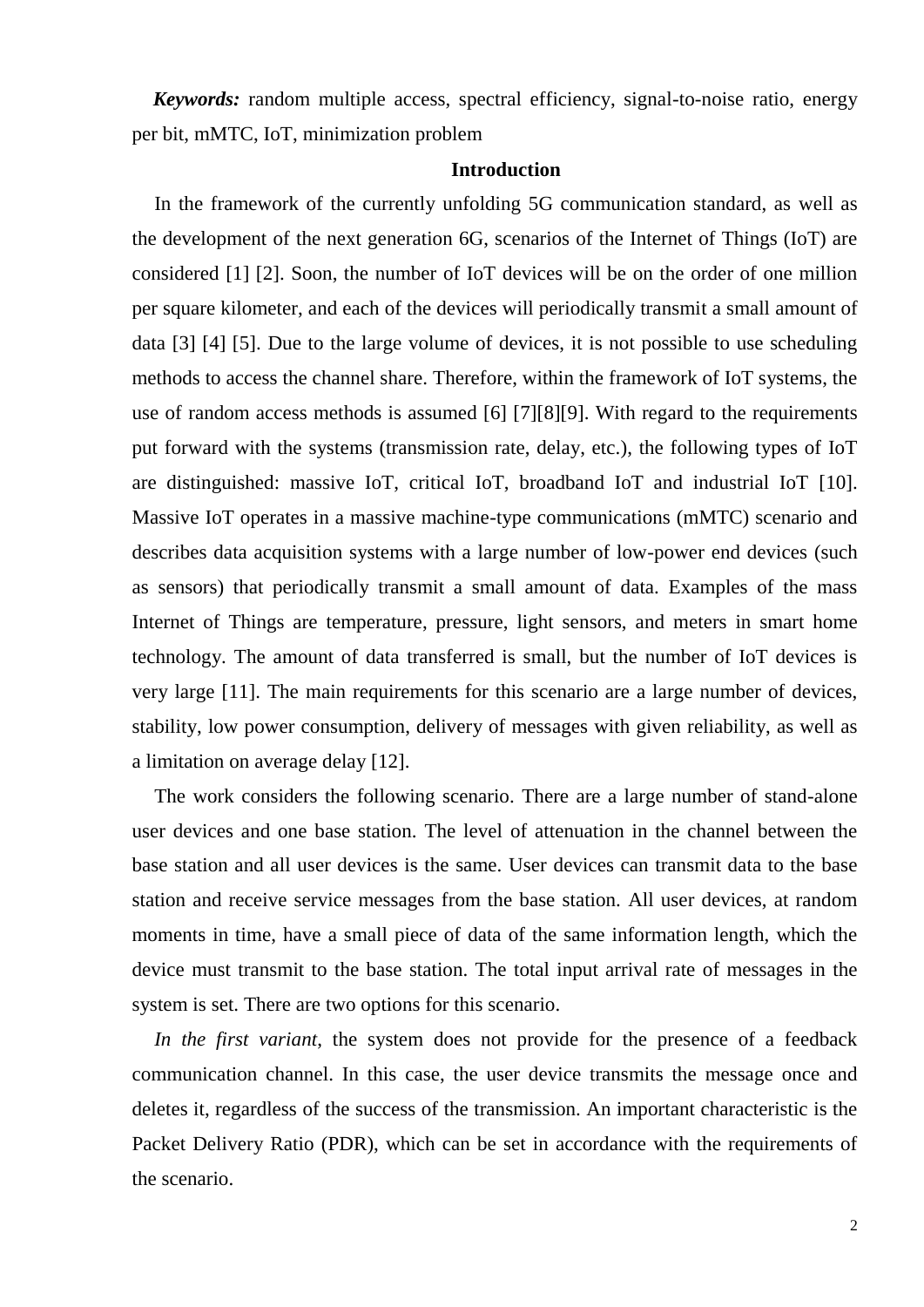*In the second variant*, the system has a feedback channel, and the user device, according to some algorithm, repeats the transmission until it receives confirmation from the base station that data has been received from this user device.

In what follows, the first variant of the scenario will be called transmission without retransmissions, and the second variant - transmission with retransmissions.

In view of some of the design features of transmission networks, it may be necessary to limit the signal power of data transmission from the user device. This, for example, can be caused by the conditions of the controlling organizations. In this scenario, reducing the transmit signal power is equivalent to decreasing the signal-to-noise ratio to achieve the desired system performance. As noted earlier, in IoT systems, most devices can be powered from an autonomous power source. Therefore, the question arises about increasing the operating time of the device without additional maintenance (replacing the battery or charging). In the described scenario, the increase in the operating time of the user device is reduced to the task of reducing the consumption energy per bit during data transmission.

Accordingly, for both scenarios, 2 minimization problems (task) can be considered.

*First task.* Minimizing signal-to-noise ratio (SNR). In fact, this is the minimization of the transmission signal power for the given parameters: the length of the transmitted message in bits, the intensity of the input arrival rate, packet delivery ratio, and the noise power.

*Second task.* Minimizing consumption energy per bit 0  $\frac{E_b}{\cdots}$ . *N* In fact, this is the minimization of energy consumption for the transmission of a message with fixed parameters: the length of the transmitted message in bits, the intensity of the input arrival rate, packet delivery ratio, and the noise power spectral density.

It should be noted that when solving the second task within the framework of the feedback system, it is necessary to take into account the number of retransmissions of the message sent by the user device.

As a rule, in works devoted to random multiple access in systems with mMTC, varieties of algorithms such as ALOHA and its modifications are considered [13][14][15]. Within the framework of this work, minimization problems are formulated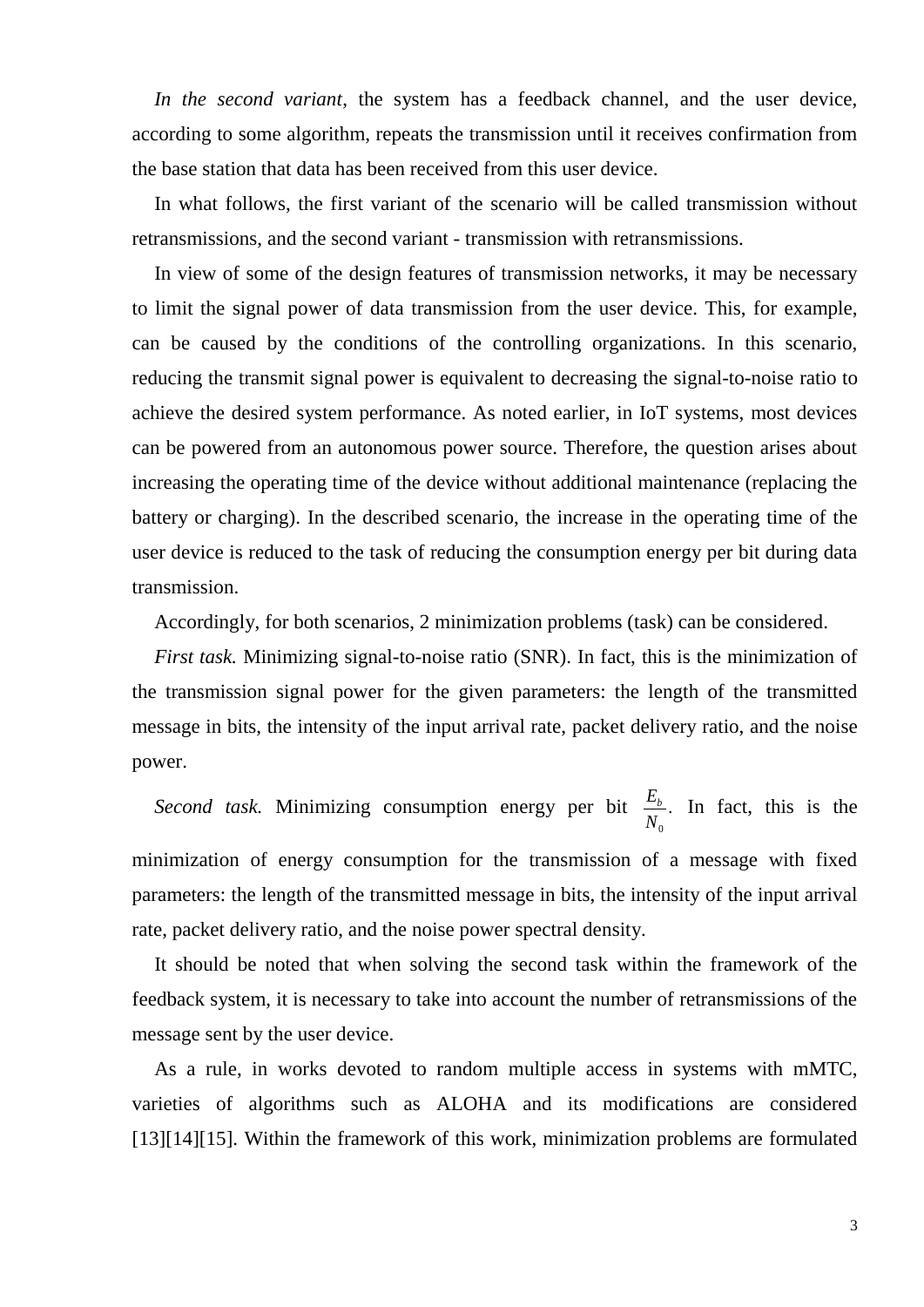for *SNR* and  $\mathbf{0}$ *Eb N* for systems with and without retransmissions, where the optimal ALOHA algorithm will be analyzed as an access algorithm.

The rest of this paper is organized as follows. Section II presents a model of the system, our basic assumptions, and key system characteristics. In Section III, the analysis of the considered scenarios is carried out and the corresponding minimization problems are determined. In addition, in Section IV, several numerical examples of solving the problems posed are proposed, which contain analytical results. Finally, we draw the main conclusions in section V.

## **System model**

A random multiple access system is considered. Additive White Gaussian Noise (AWGN) is present in the channel. For this system, we introduce a number of assumptions:

*Assumption 1*. The system has one base station and many user devices. The system has an input message arrival rate per unit of time (slot), which is a Poisson distribution with the parameter Λ [message / slot]. Each message contains *k* bits of information. Using the modulation and coding scheme (MCS) *A*, on the basis of *k* bits, a signal is generated that contains *n* samples.

Assumption 2. There is a potentially infinite number of user devices (user devices and messages are equal). A user device with a message ready to send is called active.

*Assumption 3.* The user devices and the base station have synchronization, both by samples and by slots. The slot is the time it takes to transmit one message and lasts *n* samples.

*Assumption 4.* We consider a time-discrete communication channel with additive white Gaussian noise (Gaussian Multiple Access Channel, GMAC), defined as 1 , *Kt i i*  $Y = \sum X_i + Z$  $=\sum_{i=1}^{1} X_i + Z$ , where *Y* is the channel output signal,  $X_i$  is the signal of the i-th user device,

 $K_t$  is the number of user devices transmitting a signal per channel in the slot with number *t* (which is a random variable), *Z* is additive white Gaussian noise, and  $Z \sim (0.1)$ . The signals transmitted by the user devices contain *n* samples and the maximum energy limitation of each signal  $X_i = nSNR$  [16] [17].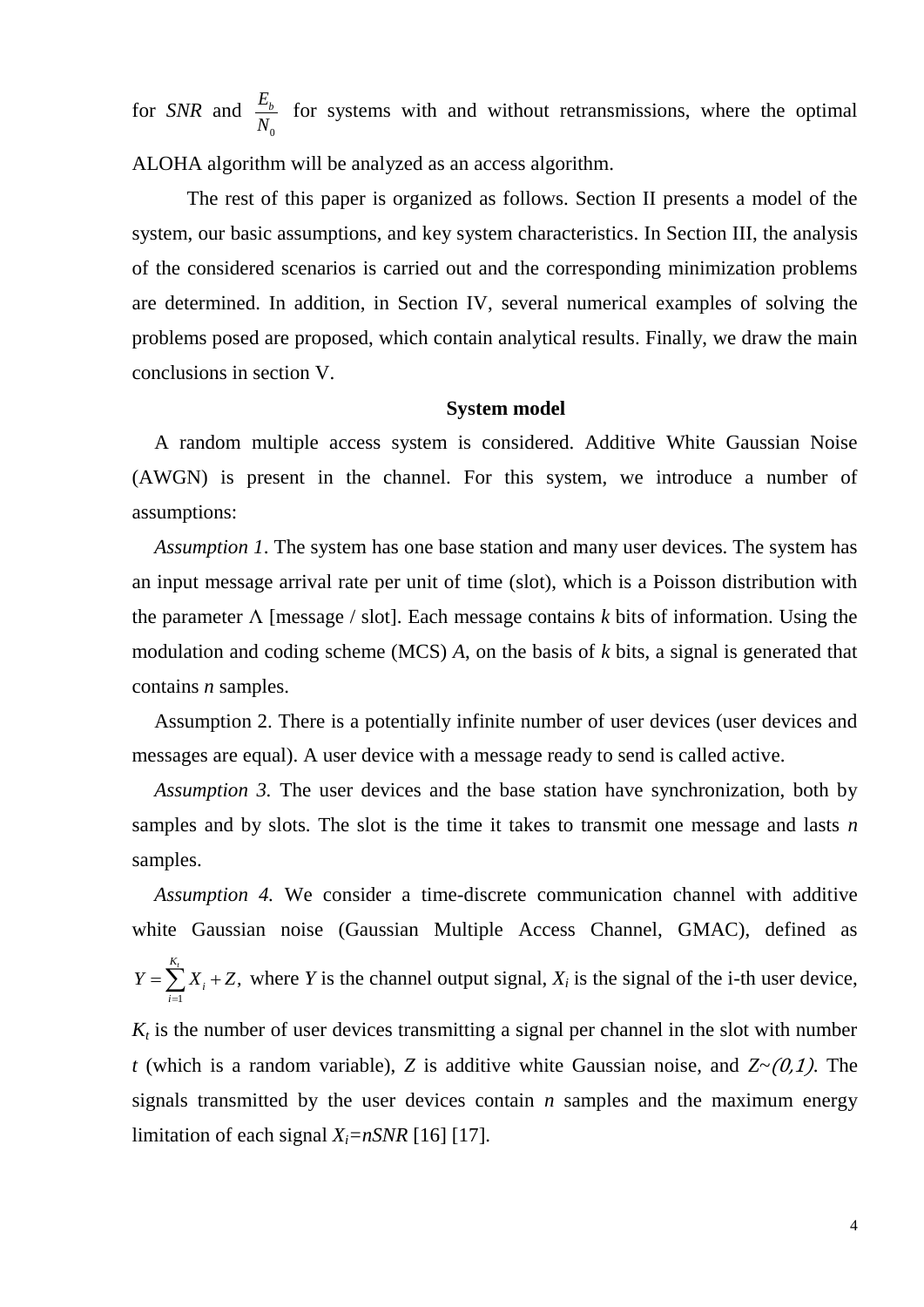The described system model is characterized by a set of parameters:  $\Lambda$  [messages/slot], *k* [bits], *n* [samples], *SNR* [times] or 0 *Eb N* [energy/bit]. Additionally, we introduce into consideration the value defined as:

$$
\rho \triangleq \frac{\Lambda k}{n}.
$$

This value characterizes the average number of bits transmitted per sample. In what follows, it will be called spectral efficiency.

In the next section, taking into account the described model, the analysis of the system, both with guaranteed message delivery and with losses, will be considered. The tasks of minimizing signal power (*SNR*) and consumption energy per bit 0 *Eb*  $\left(\frac{E_b}{N_0}\right)$  will be formulated and described.

### **System analysis**

First, consider a system operating in without acknowledged mode, with each user device who has a message transmits it at the beginning of the next slot. The number of information bits *k* to be transmitted to user devices, the PDR *Pd*, and spectral efficiency ρ are indicated.

Add the following assumption to the general model:

*Assumption 5*. The user device transmits a message at the beginning of the next slot, immediately after the message appears, and leaves the system without waiting for confirmation.

The main parameter for this system is the PDR value. There are 2 ways to determine the PDR (by analogy with the definition of the delay in [18]):

*Actual PDR value*. All messages in the system are numbered, and the algorithm works for some time. Then the total number of transmitted messages is divided by the total number of messages that were transmitted during the given period of time.

$$
P_{\text{deliv},a} = \lim_{t \to \infty} \frac{N_{\text{deliv}}\left(t\right)}{N\!\left(t\right)},
$$

where *t* is the operating time of the system,  $N_{\text{deliv}}(t)$  is the number of messages delivered during time *t*, *N(t)* is the number of messages sent during time t.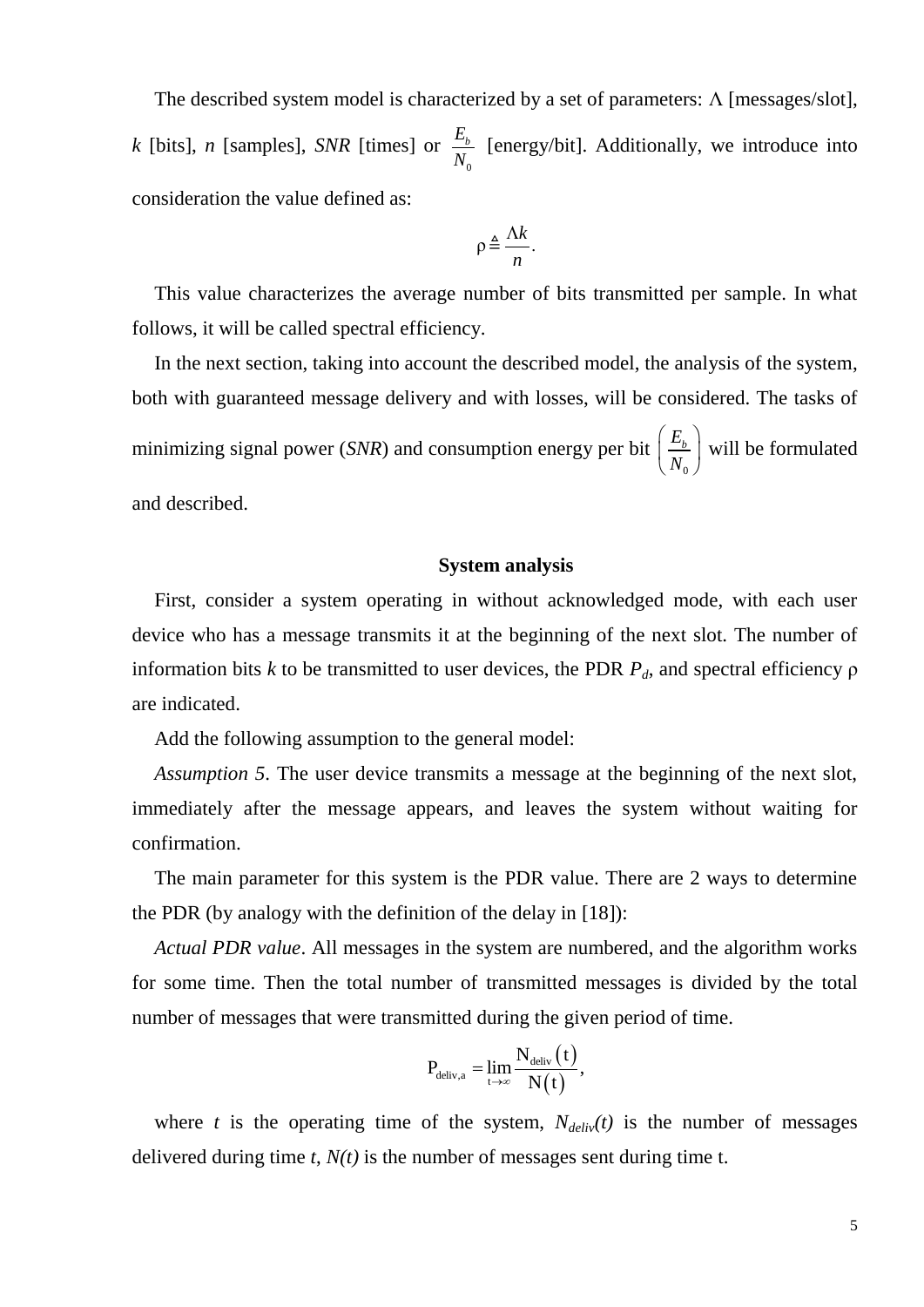*Virtual PDR value*. A target user device is added to the system at a random moment in time and the probability with which his message will be successfully transmitted is determined.

 $_{\text{deliv,v}}$   $_{\text{t}}$ the packet of the target user added  $P_{\text{deliv}, v} = \lim_{t \to \infty} Pr \left\{ \begin{matrix} \text{the packet of the target user added} \\ \text{at time t was successfully deliver} \end{matrix} \right\}.$  $\int$  the packet of the target user added =  $\lim_{t\to\infty} Pr\begin{cases}$  the packet of the target user added  $\end{cases}$ .

It was shown in [18] that adding a target user device to the system with a Poisson input stream does not violate the input stream itself and its characteristics. Also in the case of a Poisson input stream, both PDR definitions give the same meaning ( $P_{\text{delay},a} = P_{\text{delay},v}$ ).

In this work, to analyze and solve the described minimization problem, the second definition will be used to find the PDR value, and we will denote it as *Pd*.

With this in mind, let's analyze the PDR in general. Let the number of samples *n*, the number of bits transmitted by the user device *k*, the modulation and coding scheme (MCS) *A*, and the SNR value is given. In a random slot, we add a target user device with a message ready for transmission. Then the probability that the message of the target user device will be delivered successfully, in accordance with the second definition of PDR, is calculated as follows:  $\left\{\n \begin{array}{c}\n 0 \text{ user devices}\n \end{array}\n\right\}\n \text{pr}\n \left\{\n \begin{array}{c}\n \text{message decoded}\n \end{array}\n\right\}.$ 

$$
P_d = \Pr\left\{\begin{matrix} 0 & \text{user devices} \\ \text{appeared in the system} \end{matrix} \right\} \Pr\left\{\begin{matrix} \text{message decoded} \\ \text{successfully} \end{matrix} \right\}.
$$

Using the formula for the probability of occurrence of *i* messages with a Poisson input stream with a parameter  $\Lambda$ , we can write:

$$
\Pr\left\{\text{i user devices}\atop \text{appeared in the system}\right\} = \frac{(\Lambda)^i}{i!}e^{-\Lambda}.
$$

Let there be some function  $P_e(A, n, k, SNR)$  that allows you to determine the probability

of decoding error for given parameters *A*, SNR, *n* and *k*, then:  

$$
\Pr\left\{\text{message decoded} \atop \text{successfully}\right\} = 1 - P_e(A, n, k, \text{SNR}).
$$

Then, taking into account the fact that  $\Lambda = \frac{\lambda n}{l}$ , *k*  $\Lambda = \frac{\lambda}{l}$ , we get the expression:

$$
P_d = e^{-\rho_k^n} (1 - P_e(A, n, k, SNR)).
$$
 (1)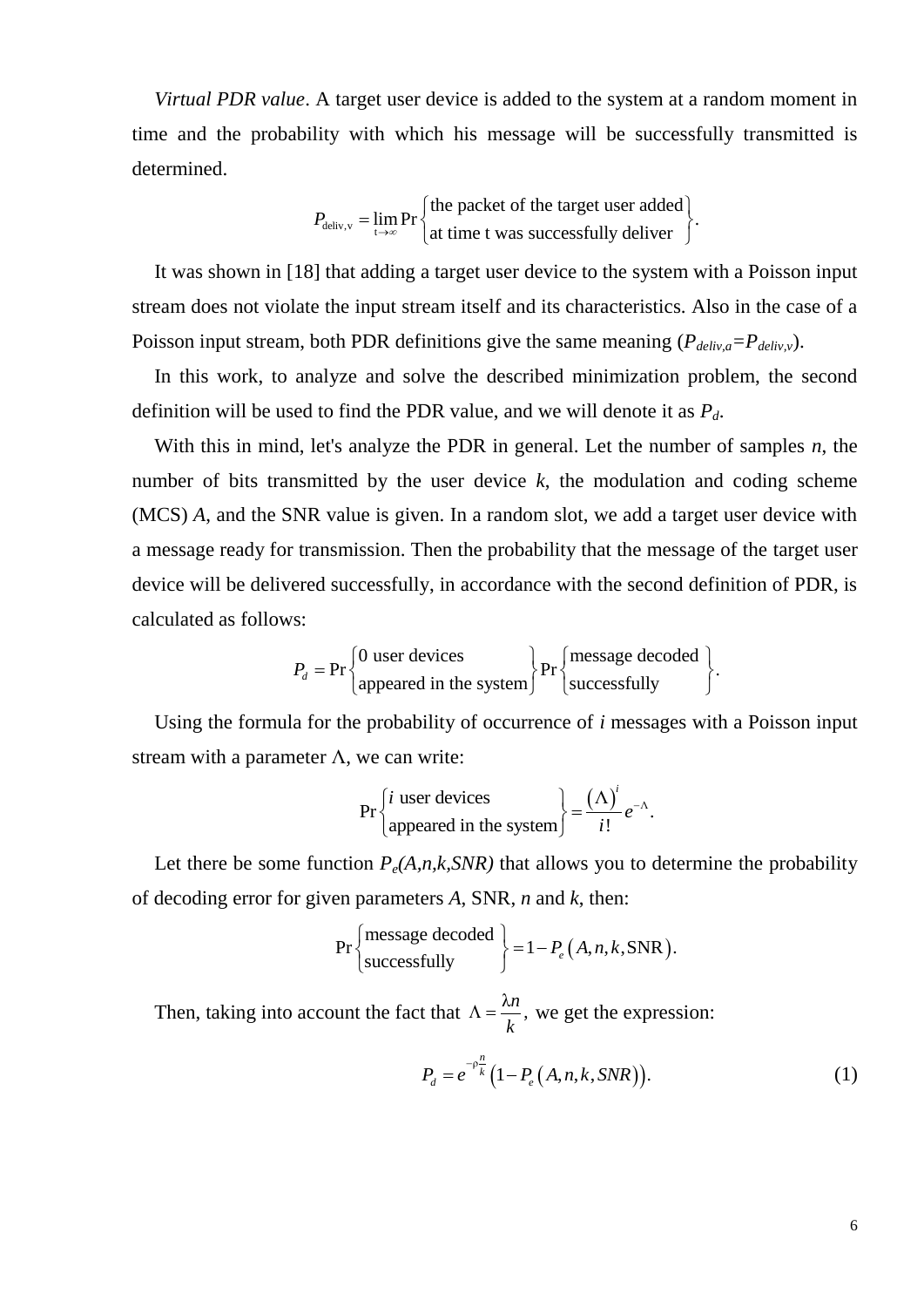Polyansky's formula [16]  $p_e(n, k, SNR)$  $(1+SNR)$  $(SNR+1)$  $_{2}(1+SNR)+\frac{1}{2}log_{2}$  $2^{10.62}$  $\frac{1}{2}$  log<sub>2</sub> (1+SNR) +  $\frac{1}{2}$  log  $k, SNR$ ) =  $Q\left(n\frac{1}{2}\log_2(1+SNR)+\frac{1}{2}\right)$  $\frac{g_2(1+SNR)+\frac{1}{2}\log_2(\frac{1}{2}S)NR+2}{\frac{SNR+2}{2}\log_2(\frac{1}{2}S)NR+2}$  $Q\left(n, k, SNR\right) = Q\left(\frac{2}{\sqrt{n \frac{SNR}{2} \frac{SNR+2}{(SNR+1)}}}\right)$  $n\frac{1}{2}\log_2(1+SNR)+\frac{1}{2}\log_2 n-k$  $n, k, SNR$ ) = Q  $p_e(n,k,\text{SNR}) = Q \left( \frac{n \frac{1}{2} \log_2(1 + \text{SNR}) + \frac{1}{2} \log_2 n - k}{\sqrt{n \frac{\text{SNR}}{2} \frac{\text{SNR} + 2}{(\text{SNR} + 1)^2} \log_2 e}} \right)$  allow  $= Q \left| \frac{n \frac{1}{2} \log_2 (1 + SNR) + \frac{1}{2} \log_2 n - k}{\sqrt{SNR + SNR + 2}} \right|$  allow  $\left(\frac{n_{2} \log_{2} (1+SNR)+2 \log_{2} n-k}{\sqrt{n_{2} \frac{SNR}{(SNR+1)^{2}}} \log_{2} e}\right)$  allow allows

determining the probability of decoding error for given parameters SNR, *n* and *k*. Then we define the probability of successful decoding as  $1-p_e(A,n,k,SNR)$ . Substitute in formula (1) and get:

$$
P_d = e^{-\rho \frac{n}{k}} (1 - p_e(k, n, SNR)).
$$
 (2)

Then the *first minimization task* can be formulated:

given: k, 
$$
\rho
$$
,  $P_d$   
minimize: *SNR* in *n*  
subject to:  

$$
P_d = e^{-\rho \frac{n}{k}} \left(1 - p_e (k, n, SNR)\right)
$$
 (3)

The solution to this task will be the minimum SNR value at which the required PDR is achieved for a given number of transmitted bits *k* and spectral efficiency ρ.

Consider the formulation of a similar task but from the point of view of minimizing the expended energy per bit. It is known that SNR and 0 *Eb N* are related through the following expression:

$$
\frac{E_b}{N_0} = \frac{n \, SNR}{2k}.\tag{4}
$$

With this in mind, expression (2) can be written as:

$$
P_d = e^{-\rho \frac{n}{k}} \left( 1 - p_e \left( k, n, \frac{2k}{n} \frac{E_b}{N_0} \right) \right).
$$
 (5)

Then the *second minimization task* (consumption energy per bit, for a given number of transmitted bits and spectral efficiency) can be formulated as follows:

given: k, p, 
$$
P_d
$$
  
\nminimize:  $\frac{E_b}{N_0}$  in *n*  
\nsubject to:  
\n
$$
P_d = e^{-p\frac{n}{k}} \left( 1 - p_e \left( k, n, \frac{2k}{n} \frac{E_b}{N_0} \right) \right)
$$
\n(6)

 $\mathbf{0}$ 

7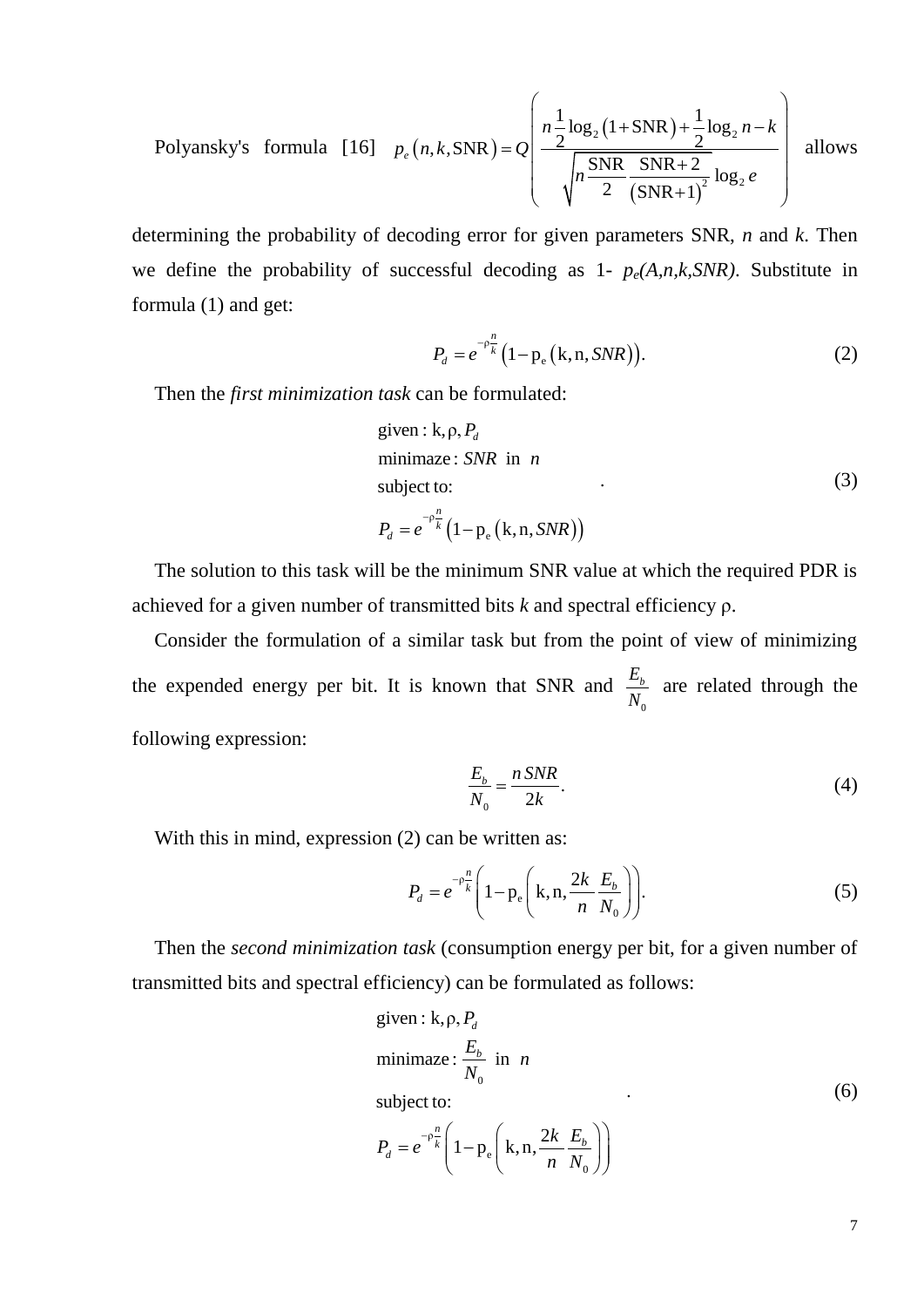Consider the second system, in which the user device transmits his message according to some algorithm until it is successfully delivered. The number of information bits *k* and the spectral efficiency ρ are given.

It is necessary to change the model of the system by adding an assumption to it:

*Assumption 5 \** . By the beginning of each slot, all user devices and BS know how many user devices have a message ready for transmission *Ma*. Each user device transmits his message with probability  $p = \frac{0}{16}$ , *a*  $p = \frac{G}{\sqrt{2}}$ *M*  $=\frac{0}{x}$ , where *G* is the algorithm parameter (0<*G*≤1), until

it is successfully delivered.

The critical input arrival rate can be limited by the following inequality:  
\n
$$
\Lambda \le \Pr\left\{\begin{matrix} \text{probability of transmission} \\ \text{by one user device} \end{matrix} \middle| G \right\} \Pr\left\{\begin{matrix} \text{message decoded} \\ \text{successfully} \end{matrix} \right\}. \tag{7}
$$

Then, taking into account the spectral efficiency [bit/sample] and by analogy with the system without retransmissions, the expression can be written as:

$$
\rho = \frac{k}{n} Ge^{-G} \left( 1 - p_e \left( k, n, SNR \right) \right). \tag{8}
$$

It is worth noting that for the algorithm without retransmissions, taking into account SNR, one can find the value of *G* that maximizes the spectral efficiency. To do this, you need to solve the following optimization problem:

$$
G_{opt} = \max_{G} Ge^{-G}.
$$
 (9)

It is well known that the solution to this optimization problem is *G=1* [19].

Then the third minimization task can be formulated:

given: k, 
$$
\rho
$$
  
\nminimize: *SNR* in *n*  
\nsubject to:  
\n
$$
\rho = \frac{k}{n} e^{-1} (1 - p_e (k, n, SNR))
$$
\n(10)

Consider the same system, but from the point of view of minimizing consumption energy per bit. In contrast to solving the problem in terms of signal power, it is necessary to take into account the average number of messages *S* sent by a user device. From work [20] it follows that the average number of transmissions is determined by the expression:

$$
S = \frac{kG(1 - \pi_0)}{\rho n},\tag{11}
$$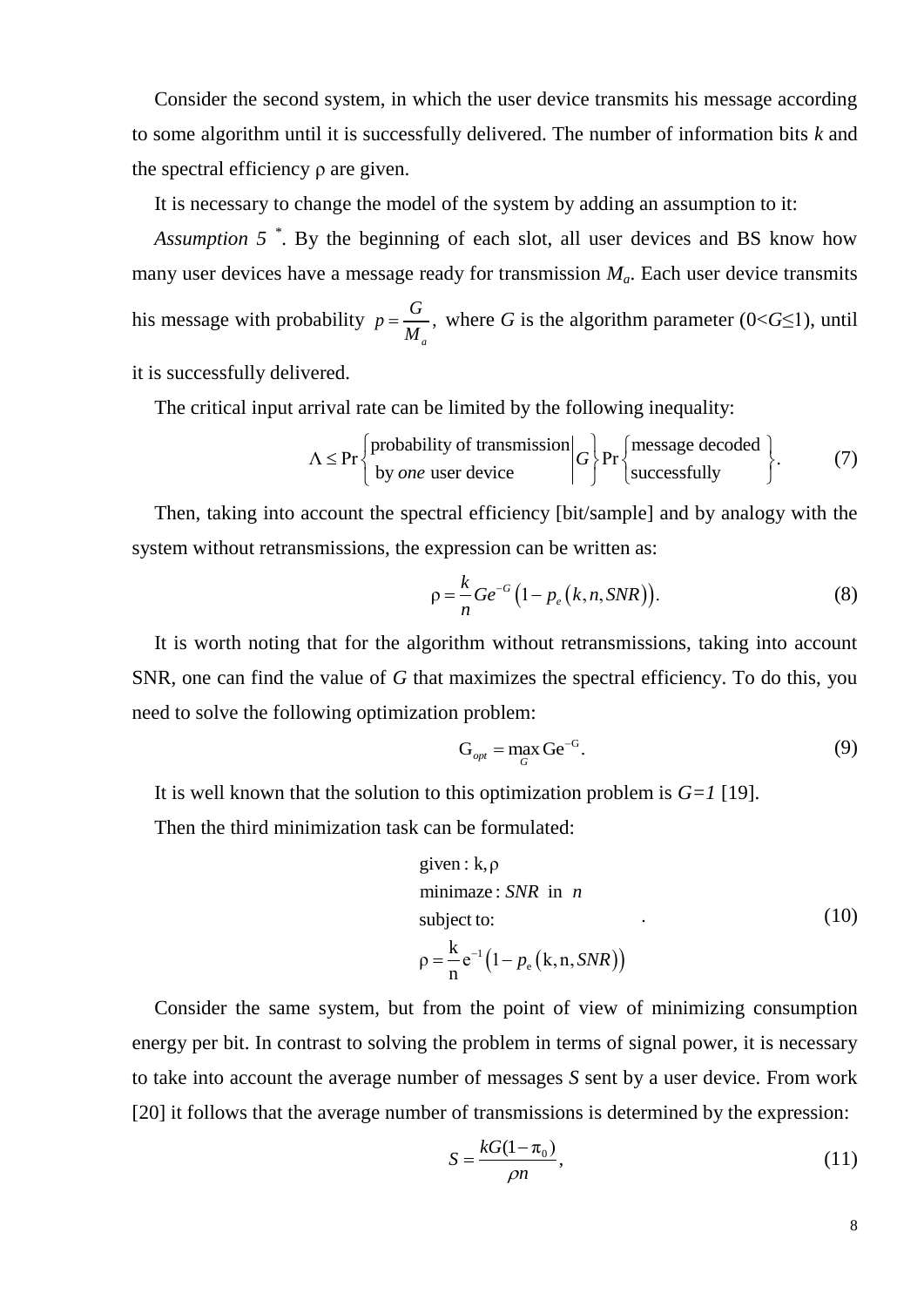where *S* is the average number of messages sent by the user device, *k* is the number of information symbols, *n* is the number of samples,  $\rho$  is the spectral efficiency,  $\pi_0$  is the stationary probability that there are no active user devices in the system.

Considering that the value ρ specified in the solution of the task is critical, then the value  $\pi_0 \rightarrow 0$ . Then, taking into account the number of transmissions, the SNR values and 0 *Eb N* are related by the following expression:

$$
\frac{E_b}{N_0} = \frac{Sn \, SNR}{2k} = 2 \frac{E_b}{N_0} \frac{\rho}{G}.
$$
\n(12)

In accordance with expression (12) and task (10), we can formulate the fourth *minimization task* (for 0  $\frac{E_b}{\sigma}$ ): *N*

given: k, 
$$
\rho
$$
  
\nminimize:  $\frac{E_b}{N_0}$  in *n*, *G*  
\nsubject to:  
\n
$$
\rho = \frac{k}{n} Ge^{-G} \left(1 - p_e \left(k, n, 2 \frac{E_b}{N_0} \frac{\rho}{G}\right)\right)
$$
\n(13)

All considered minimization tasks are presented in Table 1.

*Table 1. Formulation of minimization tasks*

|  | Таблица 1. Формулировки задач минимизации. |  |  |
|--|--------------------------------------------|--|--|
|--|--------------------------------------------|--|--|

|                                  | Minimizing signal power                                                                                                        | Minimization of energy per bit                                                                                                                                                            |
|----------------------------------|--------------------------------------------------------------------------------------------------------------------------------|-------------------------------------------------------------------------------------------------------------------------------------------------------------------------------------------|
|                                  | (SNR)                                                                                                                          | costs                                                                                                                                                                                     |
|                                  |                                                                                                                                | $\left(\frac{E_b}{N_o}\right)$                                                                                                                                                            |
| A system                         | Task 1                                                                                                                         | Task 2                                                                                                                                                                                    |
| without<br>retransmissions       | given: $k, \rho, P_d$<br>minimaze: $SNR$ in <i>n</i><br>subject to:<br>$P_{d} = e^{-\rho \frac{n}{k}} (1 - p_{e} (k, n, SNR))$ | given: $k, \rho, P_d$<br>minimaze: $\frac{E_b}{N_0}$ in <i>n</i><br>subject to:<br>$P_d = e^{-\rho \frac{n}{k}} \left( 1 - p_e \left( k, n, \frac{2k}{n} \frac{E_b}{N_o} \right) \right)$ |
| A system with<br>retransmissions | Task 3                                                                                                                         | Task 4                                                                                                                                                                                    |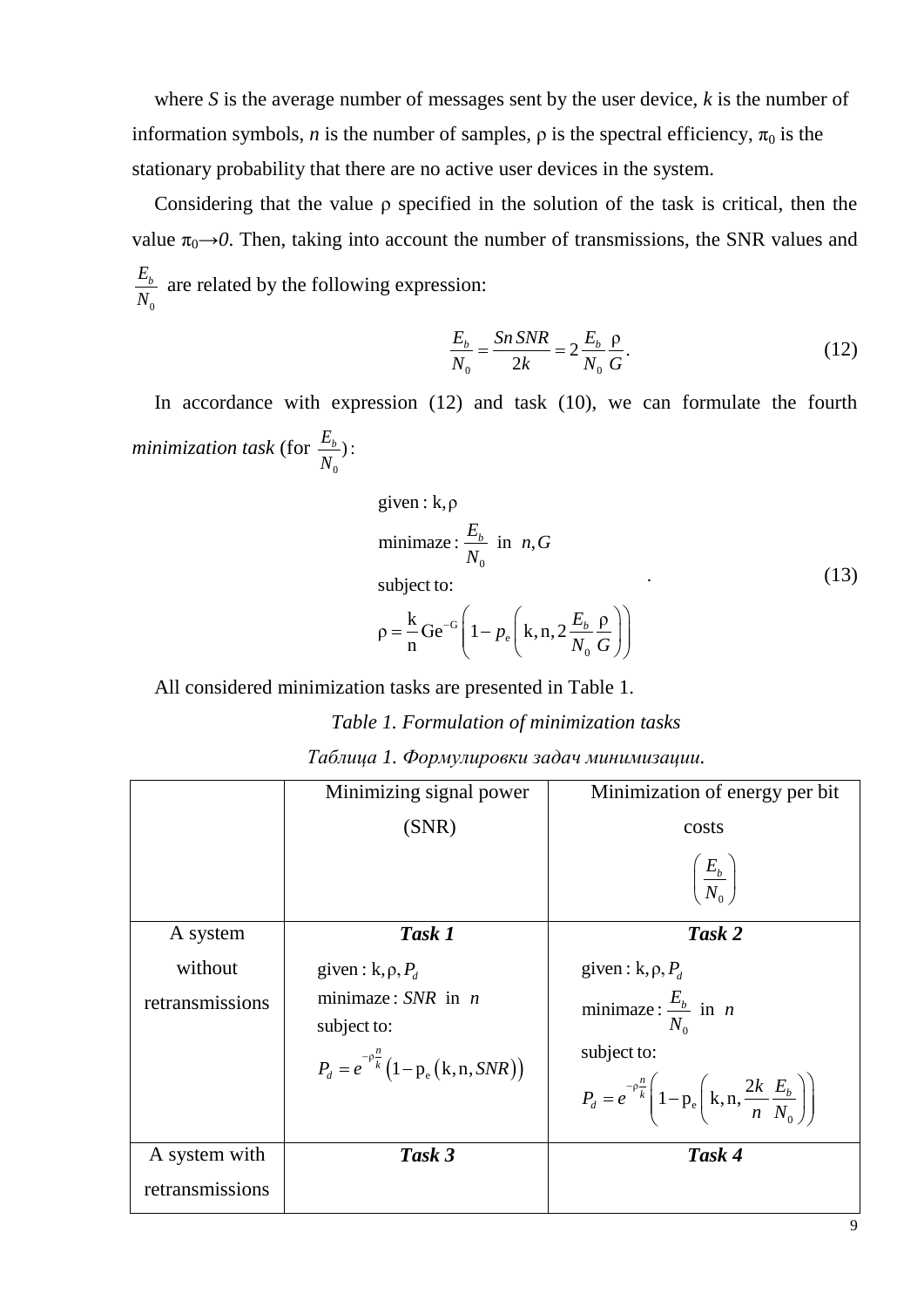| given: $k, \rho$                               | given : $k, \rho$                                                                                                        |
|------------------------------------------------|--------------------------------------------------------------------------------------------------------------------------|
| minimaze: $SNR$ in <i>n</i><br>subject to:     | minimaze: $\frac{E_b}{N_a}$ in <i>n</i> , <i>G</i>                                                                       |
| $p = \frac{k}{n} e^{-1} (1 - p_e (k, n, SNR))$ | subject to:<br>$\rho = \frac{k}{n} Ge^{-G} \left( 1 - p_e \left( k, n, 2 \frac{E_b}{N_o} \frac{\rho}{G} \right) \right)$ |

The solutions to these tasks allow us to determine the achievability bounds of signal power and consumption energy per bit in random multiple access systems.

If we consider the solution of the presented tasks for  $k \to \infty$ ,  $n \to \infty$  and the speed *R=k/n*, taking into account the Shannon theorem for discrete channels, then we can obtain the lower bounds presented in Table 2.

*Table 2. Lower bounds for solving minimization tasks Таблица 1. Нижние границы решения задач минимизации*

|                            | Minimizing signal power                 | Minimization of energy per bit                                                |
|----------------------------|-----------------------------------------|-------------------------------------------------------------------------------|
|                            | (SNR)                                   | costs                                                                         |
|                            |                                         | $\left(\frac{E_b}{N_0}\right)$                                                |
| A system                   | Task 1                                  | Task 2                                                                        |
| without<br>retransmissions | $SNR > 2^{-\frac{2\rho}{\ln(P_d)}} - 1$ | $\frac{E_b}{N_0} > \frac{2^{\frac{-2p}{\ln(P_d)}} - 1}{-\frac{2p}{\ln(P_d)}}$ |
| A system with              | Task 3                                  | Task 4                                                                        |
| retransmissions            | $SNR > 2^{\frac{2\rho}{e^{-1}}}-1$      | $\frac{E_b}{N_0} > \frac{\left(2^{\frac{2\rho}{Ge^{-G}}}-1\right)G}{2\rho}$   |

In the next section, the numerical results of solving these tasks will be presented and qualitative analysis of the results will be carried out.

# **Numerical results**

Figures 1 and 2 show the results of solving minimization tasks for a system without retransmissions (tasks 1 and 2), for a given PDR  $P_d = 0.9$  at spectral efficiency  $\rho = 0.1$  and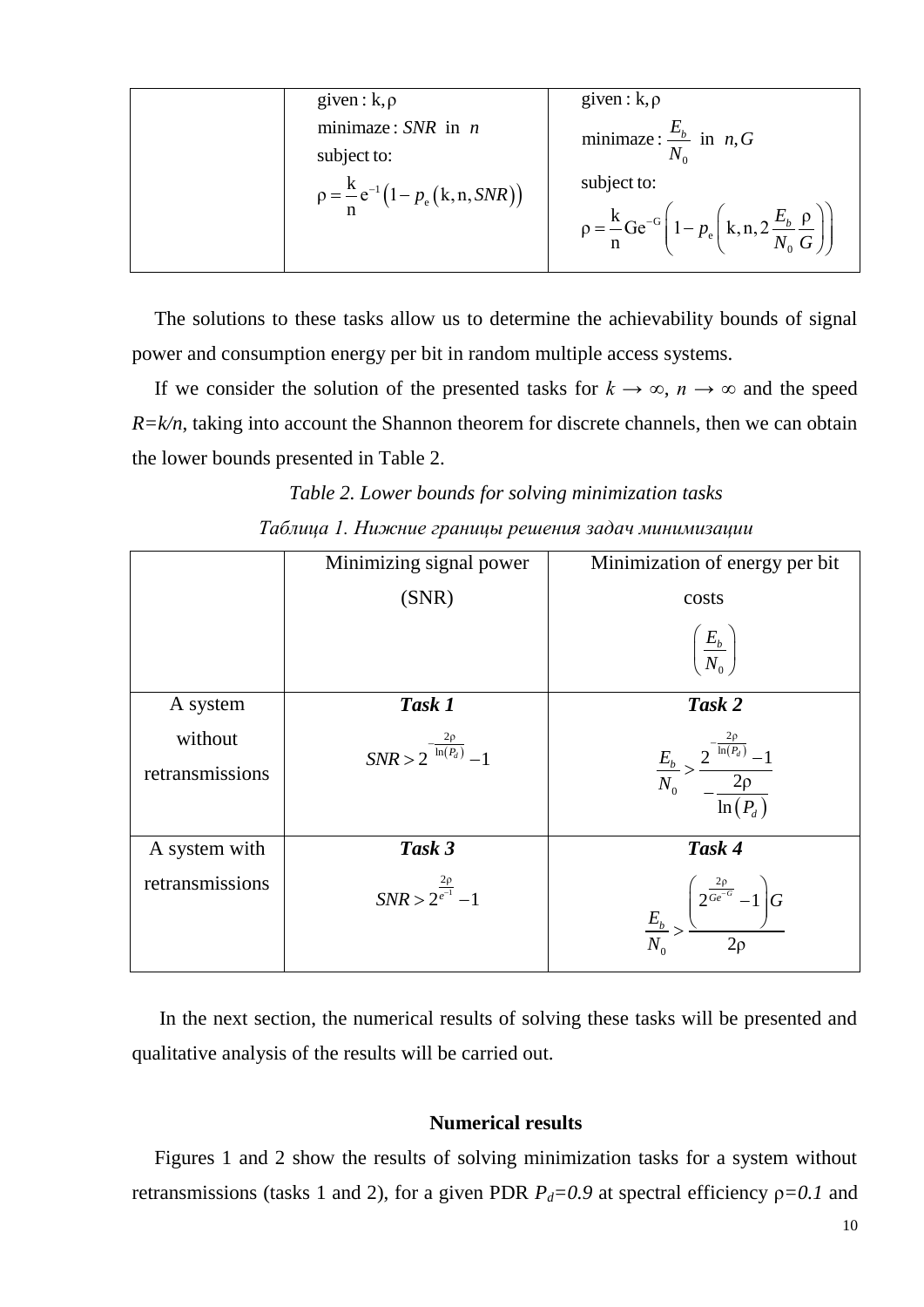$p=0.12$ . The values marked "converted" mean that the minimization task was solved by one of the parameters and was recalculated for the second parameter in accordance with formula (4). It should be noted that in the case of an increase in the required PDR, the obtained values of the achievability bounds increase. It also follows from the graphs that the solution of the problem of minimization in terms of signal power does not give a solution minimization in terms of consumption energy per bit and vice versa. As *k* grows, these differences decrease. The lower bounds are obtained in accordance with the expressions from Table 2. As can be seen from the figure, with an increase in the number of information bits, the achievability bound tends to the lower bound. As *k→∞*, the results will be the same. However, the Internet of Things has short message lengths. The tasks posed earlier can be changed by minimizing one of the parameters with a constraint on the other, but such solutions will lie above the obtained bounds.



Figure 1. Achievability bounds and lower bounds for SNR from *k* for tasks 1 and 2 at *Pd=0.9*.

Рисунок 1. Граница достижимости и нижняя граница для SNR от *k* для 1 и 2 задач при *Pd=0.9*.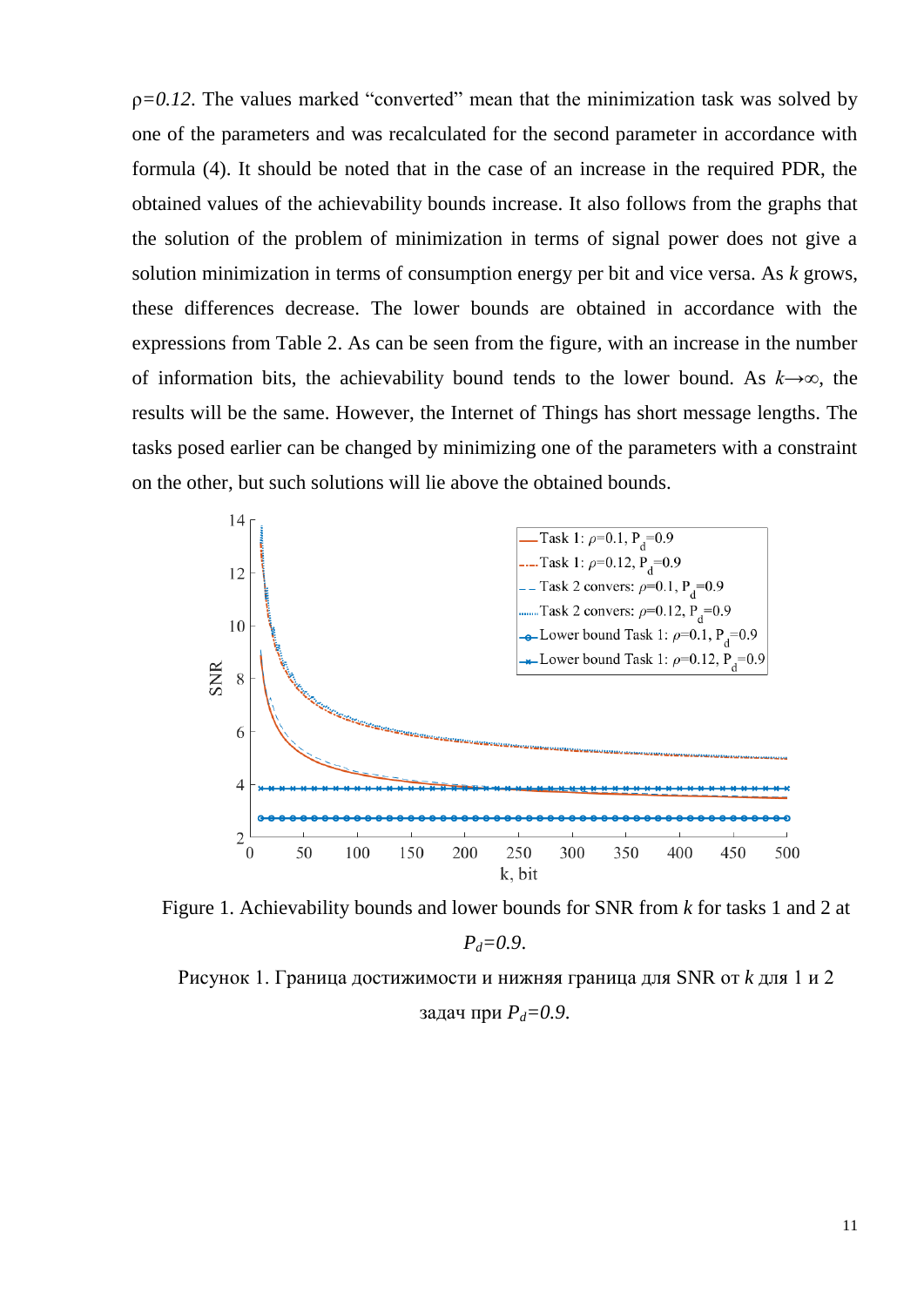

Figure 2. Achievability bounds and lower bounds for  $\mathbf 0$ *Eb N* from *k* for tasks 1 and 2 at

 $P_{d} = 0.9$ .

Рисунок 2. Граница достижимости и нижняя граница для  $\mathbf{0}$ *Eb N* от *k* для 1 и 2

задач при  $P_d = 0.9$ .

Figures 3 and 4 show the results of solving the minimization problems for all tasks, for a given number of information bits *k* equal to 50. The PDR for the system without repetitions is *0.65* and was chosen for the convenience of the scale on the graph. The values marked "converted" also mean that the minimization task was solved by one of the parameters and was recalculated for the second parameter in accordance with formulas (4) - for tasks 1 and 2, (12) - for tasks 3 and 4. As noted earlier, solving the task for the system with retransmissions by SNR, the optimal system parameter *G* is equal to 1. However, when solving this task by  $\mathbf{0}$ *Eb N* , the values of this parameter turn out to be below 1 and tend to this value with increasing spectral efficiency. By optimizing this parameter, there is a gain in consumption energy per bit in systems with retransmissions. If this parameter is equal to 1 in both tasks, they give similar results.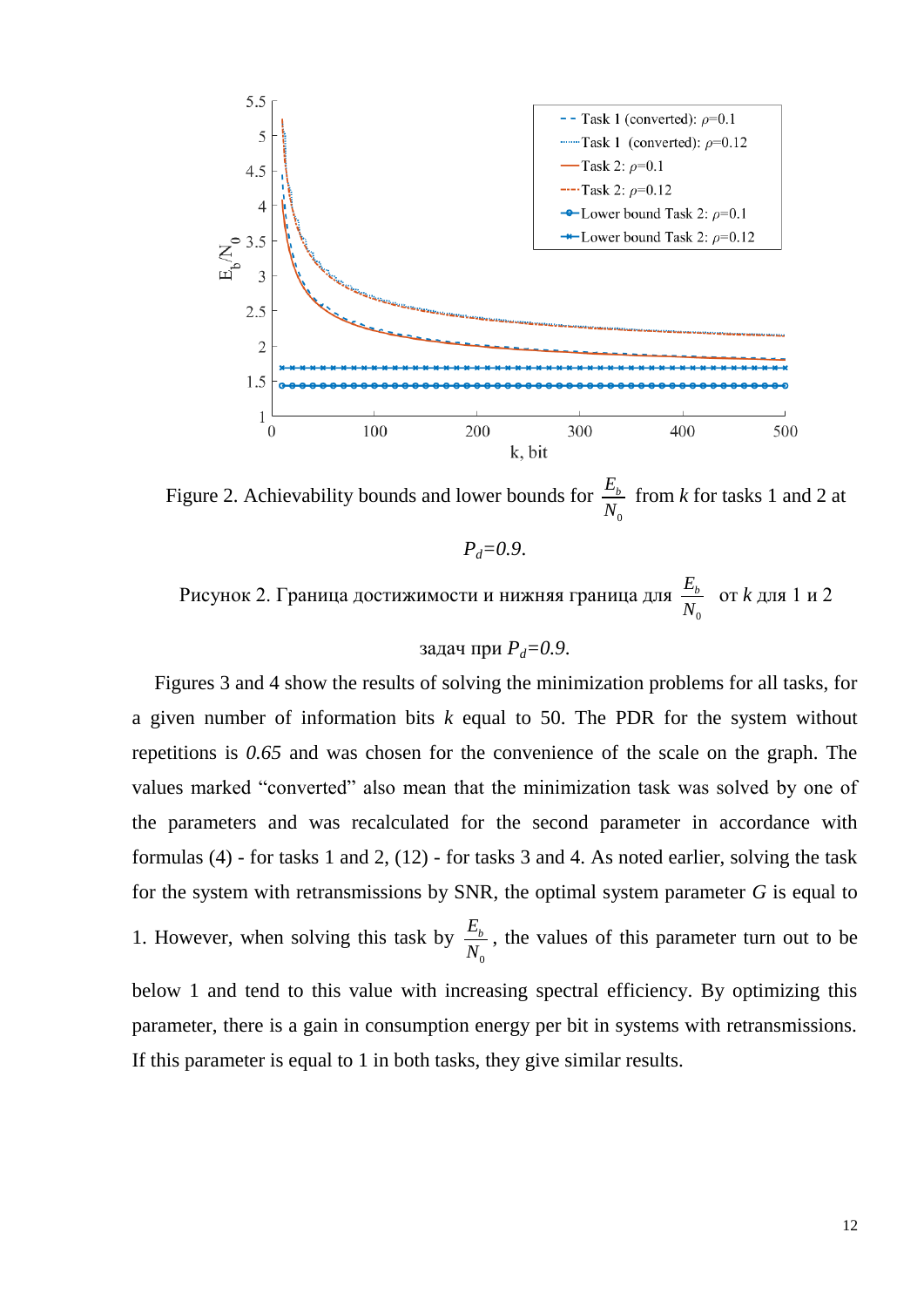

Figure 3. Achievability bounds SNR from all tasks for  $\rho$  at  $k = 50$ .

Рисунок 3. Границы достижимости для SNR от ρ для всех задач при *k*=50.



# **Conclusion**

The paper describes a model of a system with a potentially unlimited number of user devices in a Gaussian MAC. Within the framework of this model, systems without retransmissions and with retransmissions are considered. Four tasks of minimizing signal power and consumption energy per bit for given system parameters were formulated and described: the number of information bits, the spectral efficiency of the system, and the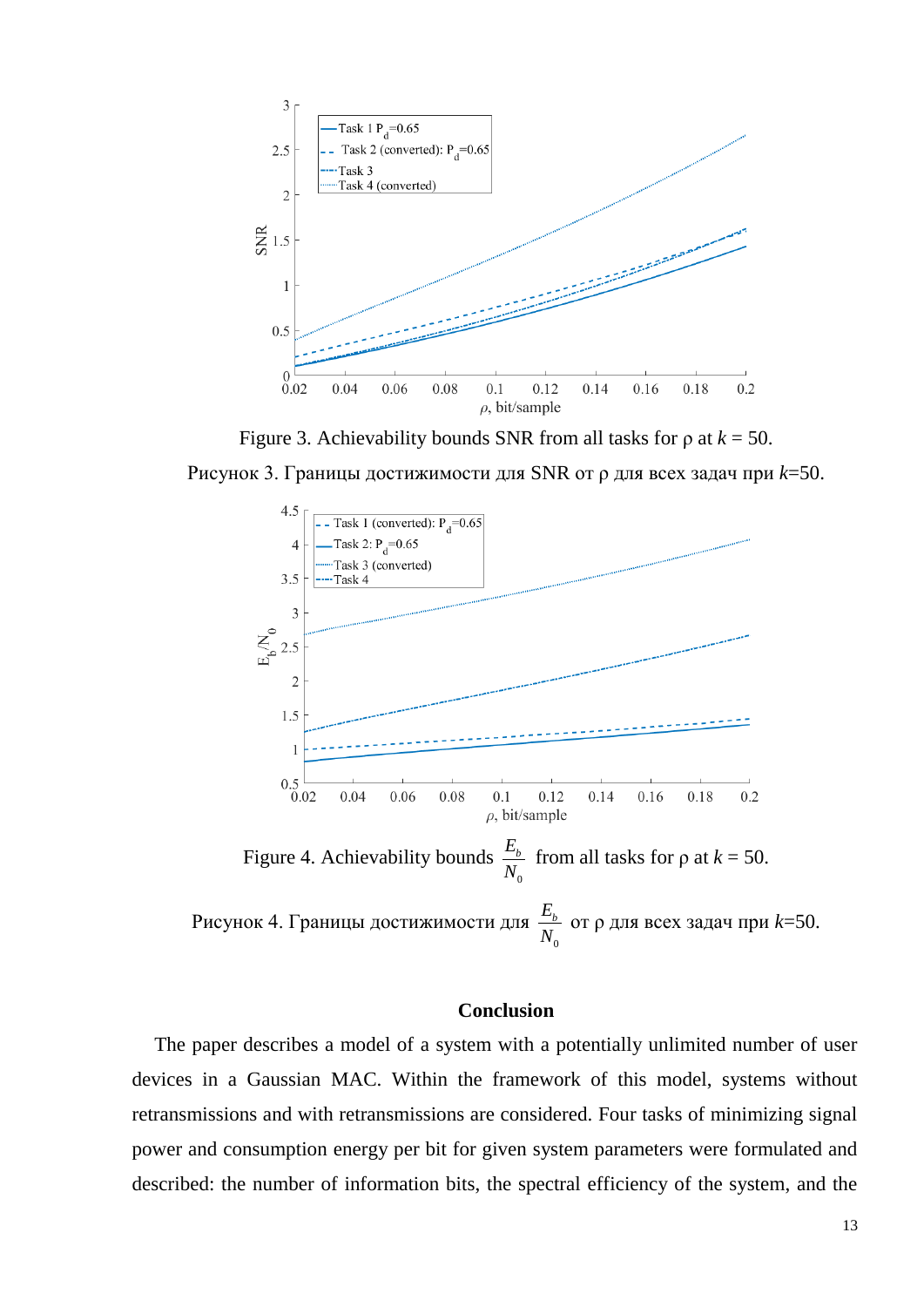packet delivery ratio. For the problems formulated, the lower bounds obtained by the Shannon formula are presented under the assumption that the message length is not limited. With an increase in the number of information bits, the results of solving tasks and the corresponding achievability bounds will tend to lower bounds. Numerical solutions for the assigned tasks are presented. The results obtained showed that solving the minimization problem with respect to one of the parameters (signal power or consumption energy per bit) does not minimize the second parameter. This difference is most significant for small information message lengths, which corresponds to IoT scenarios. Difference a dB at typical value of information bits  $k = 50$  bits and spectral efficiency  $p=0.1$  according to SNR: for tasks 1 and 2 with a PDR=0.9 is 0.13dB; for tasks 3 and 4 is 3.07dB. Results for  $\mathbf{0}$ *Eb N* in similar conditions: for tasks 1 and 2 with a

PDR=0.9 is 0.12dB; for tasks 3 and 4 is 2.4dB. However, in IoT scenarios, the number of information bits is assumed to be small. For a system with retransmissions, with minimization of energy per bit, the optimal transmission parameter *G* is less than 1 and tends to it with an increase in the required spectral efficiency. When minimizing signal power in such a system, this parameter is always 1.

The results obtained allow us to assess the potential for minimizing transmission signal power and consumption energy per bit in random multiple access systems in the framework of IoT scenarios. Sometimes, in practice, the transmitter signal power can be limited and it is required to minimize the energy consumption, therefore, one of the parameters can be minimized with a restriction on the other, then the boundaries obtained in the work will be a lower estimate for solving such problems.

## **Acknowledgment**

The research was supported by RFBR, project number 19-37-90041.

#### **References**

1. Letaief, K. B., Chen, W., Shi, Y., Zhang, J., & Zhang, Y. J. A. The roadmap to 6G: AI empowered wireless networks. *IEEE Communications Magazine*, 2019, vol. 57(8), pp. 84-90. doi:10.1109/MCOM.2019.1900271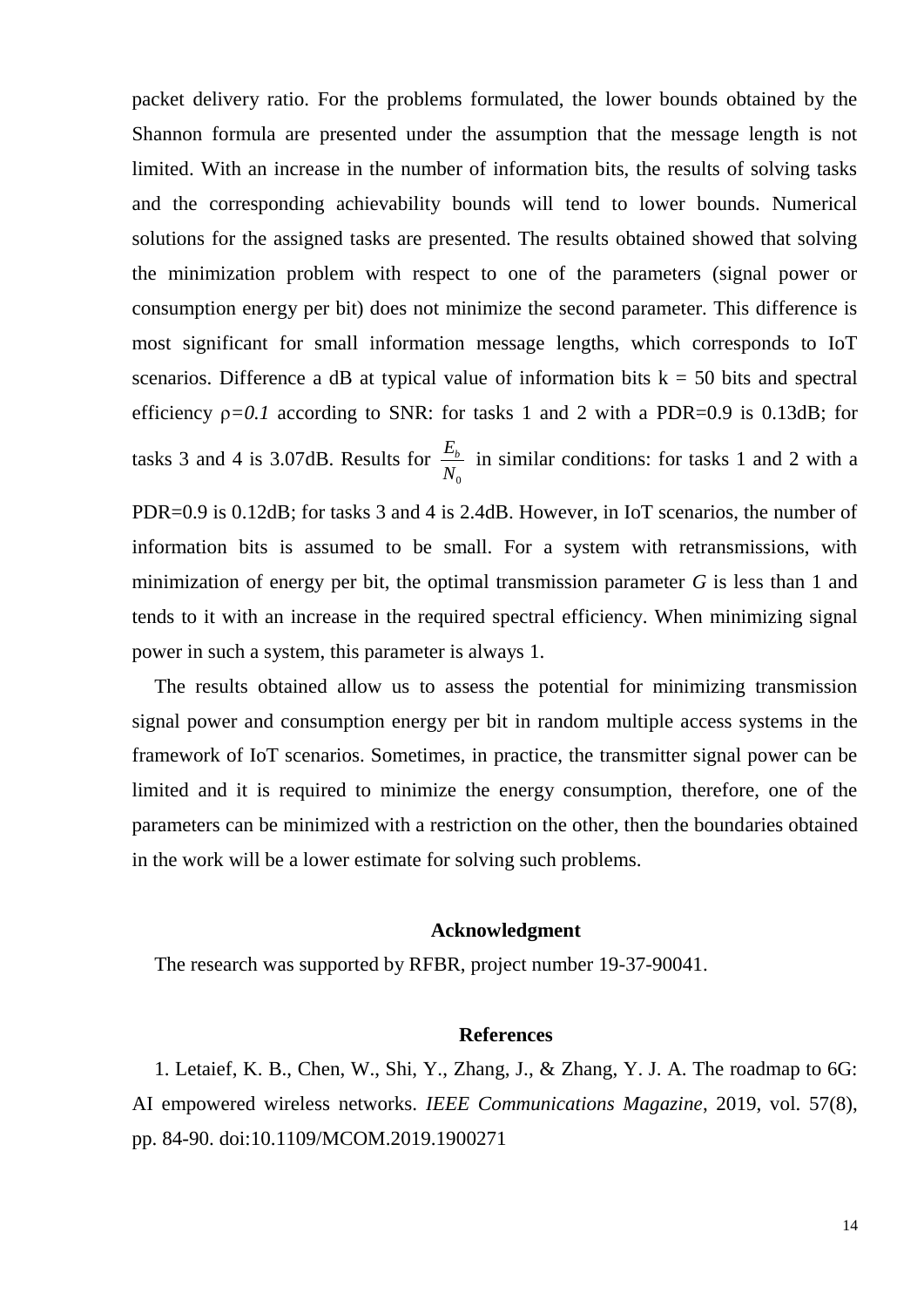2. Piran, M. J., & Suh, D. Y. Learning-driven wireless communications, towards 6G. *In 2019 International Conference on Computing, Electronics & Communications Engineering (iCCECE), IEEE*, 2019, pp. 219-224. doi:10.1109/iCCECE46942.2019.8941882

3. Lema, M. A., Laya, A., Mahmoodi, T., Cuevas, M., Sachs, J., Markendahl, J., & Dohler, M. *Business case and technology analysis for 5G low latency applications. IEEE Access*, 2017, vol. 5, pp. 5917-5935. doi:10.1109/ACCESS.2017.2685687

4. Andreev, S., Galinina, O., Pyattaev, A., Hosek, J., Masek, P., Yanikomeroglu, H., & Koucheryavy, Y. Exploring synergy between communications, caching, and computing in 5G-grade deployments. *IEEE Communications Magazine*, 2016, vol. 54(8), pp. 60-69. doi:10.1109/MCOM.2016.7537178

5. Series, M. IMT Vision–Framework and overall objectives of the future development of IMT for 2020 and beyond. *Recommendation ITU*, 2083 p.

6. Popovski, P., Trillingsgaard, K. F., Simeone, O., & Durisi, G. 5G wireless network slicing for eMBB, URLLC, and mMTC: A communication-theoretic view. *IEEE Access*, vol. 6, pp. 55765-55779. doi:10.1109/ACCESS.2018.2872781

7. Clazzer, F., Munari, A., Liva, G., Lazaro, F., Stefanovic, C., & Popovski, P. From 5G to 6G: Has the time for modern random access come?. *arXiv preprint arXiv:1903.0306,* 2019.

8. Galinina O., Andreev S., Tyurlikov A. On Multiple Access of a Large Number of Machine-Type Devices in Cellular Networks. *Information and Control Systems*, 2018. no. 4, pp. 105-114. (In Russian) doi:10.31799/1684-8853-2018-4-105-114

9. Wu, Y., Gao, X., Zhou, S., Yang, W., Polyanskiy, Y., & Caire, G. Massive access for future wireless communication systems. *IEEE Wireless Communications*, 2020, vol. 27(4), pp. 148-156. doi:10.1109/MWC.001.1900494

10. Zaidi, A., Hussain, Y., Hogan, M., & Kuhlins, C. Cellular IoT evolution for industry digitalization. *Ericsson white paper, GFMC-19*, 2019, p. 17. https://www.ericsson.com/en/reports-and-papers/white-papers/ cellular-iot-evolution-forindustry-digitalization (accessed 23 August 2021)

11. Vaezi, M., Azari, A., Khosravirad, S. R., Shirvanimoghaddam, M., Azari, M. M., Chasaki, D., & Popovski, P. Cellular, Wide-Area, and Non-Terrestrial IoT: A Survey on 5G Advances and the Road Towards 6G. *arXiv preprint arXiv:2107.03059*, 2021.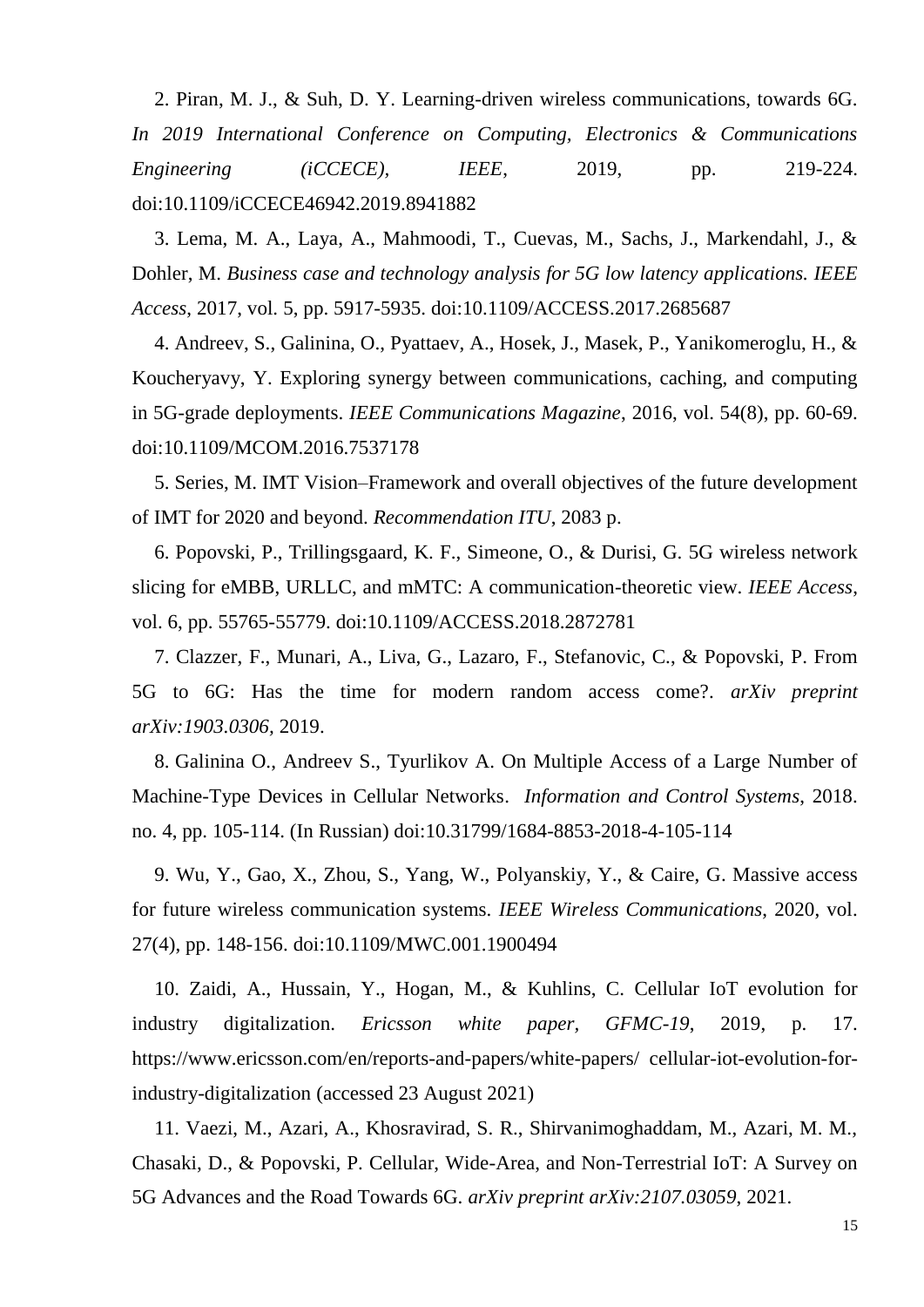12. Borisovskaya, A. V., & Turlikov, A. M. Reducing Energy Consumption in the IoT Systems with Unlimited Number of Devices. *In 2021 Wave Electronics and its Application in Information and Telecommunication Systems (WECONF), IEEE*, 2021, pp. 1-6. doi:10.1109/WECONF51603.2021.9470596

13. Matveev N., Turlikov A. Review of random multiple access methods for massive machine type communication. *Information and Control Systems*, 2019, no. 6, pp. 54-67. (In Russian) doi:10.31799/1684-8853-2019-6-54-67

14. Matveev N., Turlikov A. Slotted ALOHA with Iterative Procedure for Resolving Collisions. Stability and Non-Stability. *Information and Control Systems*, 2018, no. 3, pp. 89-97. (In Russian) doi:10.15217/issnl684-8853.2018.3.89

15. Foss, S., Turlikov, A., & Grankin, M. Spatial random multiple access with multiple departure. *In 2017 IEEE International Symposium on Information Theory (ISIT), IEEE*, 2017, pp. 2728-2731. doi:10.1109/ISIT.2017.8007025

16. Polyanskiy Y. A perspective on massive random-access. *2017 IEEE International Symposium on Information Theory (ISIT), IEEE*, 2017, pp. 2523-2527. doi:10.1109/ISIT.2017.8006984

17. Ordentlich O., Polyanskiy Y. Low complexity schemes for the random access Gaussian channel. *2017 IEEE International Symposium on Information Theory (ISIT), IEEE*, 2017, pp. 2528-2532. doi:10.1109/ISIT.2017.8006985

18. N. D. Vvedenskaya, B. S. Tsybakov. Packet Delay in the Case of a Multiple-Access Stack Algorithm. *Problems Inform. Transmission*, 1984, no. 20:2, pp. 77–97.

19. Tsybakov B. Survey of USSR contributions to random multiple-access communications. *IEEE transactions on information theory*, 1985, vol. 31, no. 2, pp. 143- 165. doi:10.1109/TIT.1985.1057023

20. Burkov A., Shneer S., Turlikov A. An Achievability Bound of Energy per Bit for Stabilized Massive Random Access Gaussian Channel. *IEEE Communications Letters*, 2020, vol. 25, no. 1, pp. 299-302. doi:10.1109/LCOMM.2020.3023461

### **Литература**

1. Letaief, K. B., Chen, W., Shi, Y., Zhang, J., & Zhang, Y. J. A. The roadmap to 6G: AI empowered wireless networks. *IEEE Communications Magazine*, 2019, vol. 57(8), pp. 84-90. doi:10.1109/MCOM.2019.1900271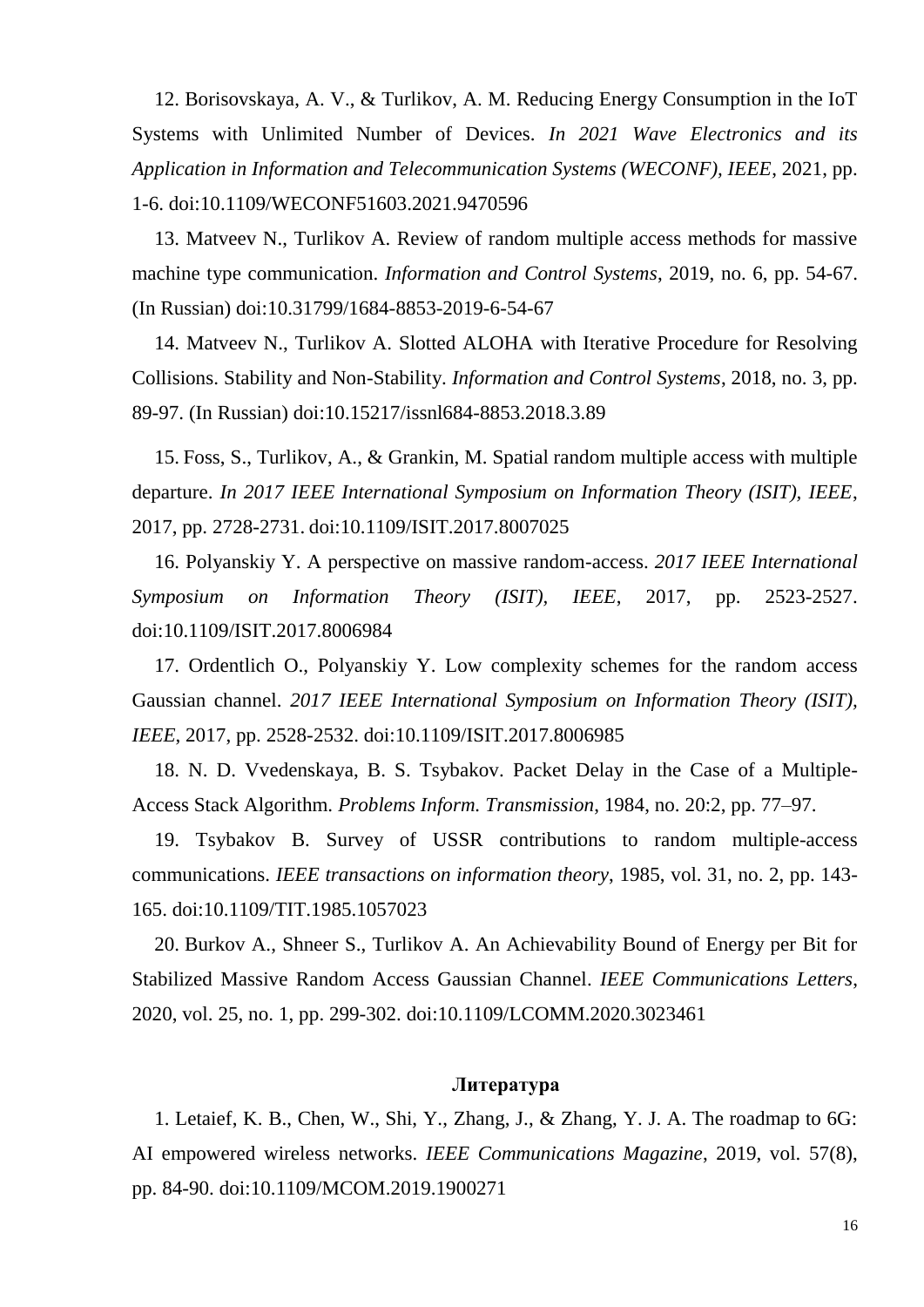2. Piran, M. J., & Suh, D. Y. Learning-driven wireless communications, towards 6G. *In 2019 International Conference on Computing, Electronics & Communications Engineering (iCCECE), IEEE*, 2019, pp. 219-224. doi:10.1109/iCCECE46942.2019.8941882

3. Lema, M. A., Laya, A., Mahmoodi, T., Cuevas, M., Sachs, J., Markendahl, J., & Dohler, M. *Business case and technology analysis for 5G low latency applications. IEEE Access*, 2017, vol. 5, pp. 5917-5935. doi:10.1109/ACCESS.2017.2685687

4. Andreev, S., Galinina, O., Pyattaev, A., Hosek, J., Masek, P., Yanikomeroglu, H., & Koucheryavy, Y. Exploring synergy between communications, caching, and computing in 5G-grade deployments. *IEEE Communications Magazine*, 2016, vol. 54(8), pp. 60-69. doi:10.1109/MCOM.2016.7537178

5. Series, M. IMT Vision–Framework and overall objectives of the future development of IMT for 2020 and beyond. *Recommendation ITU*, 2083 p.

6. Popovski, P., Trillingsgaard, K. F., Simeone, O., & Durisi, G. 5G wireless network slicing for eMBB, URLLC, and mMTC: A communication-theoretic view. *IEEE Access*, vol. 6, pp. 55765-55779. doi:10.1109/ACCESS.2018.2872781

7. Clazzer, F., Munari, A., Liva, G., Lazaro, F., Stefanovic, C., & Popovski, P. From 5G to 6G: Has the time for modern random access come?. *arXiv preprint arXiv:1903.0306,* 2019.

8. Галинина О.С., Андреев С.Д., Тюрликов А.М. Учет специфики доступа большого числа устройств при межмашинном взаимодействии в современных сотовых сетях. *Информационно-управляющие системы*, 2018, № 4, C. 105-114. doi:10.31799/1684-8853-2018-4-105-114

9. Wu, Y., Gao, X., Zhou, S., Yang, W., Polyanskiy, Y., & Caire, G. Massive access for future wireless communication systems. *IEEE Wireless Communications*, 2020, vol. 27(4), pp. 148-156. doi:10.1109/MWC.001.1900494

10. Zaidi, A., Hussain, Y., Hogan, M., & Kuhlins, C. Cellular IoT evolution for industry digitalization. *Ericsson white paper, GFMC-19*, 2019, p. 17. https://www.ericsson.com/en/reports-and-papers/white-papers/ cellular-iot-evolution-forindustry-digitalization (accessed 23 August 2021)